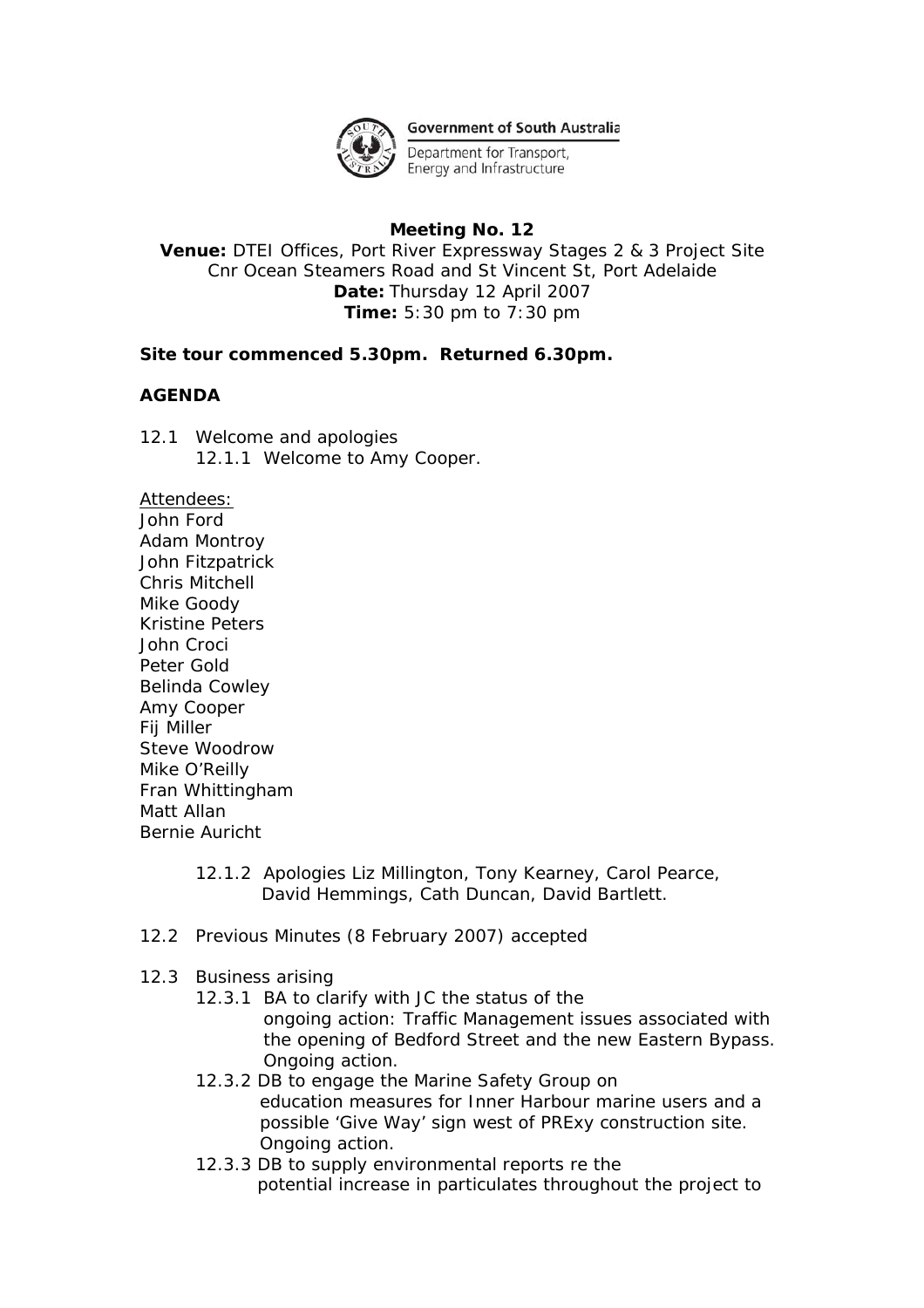- JF. Completed.
- 12.3.4 BC to incorporate site visit and viewing of 600t crawler crane into next CLG agenda. Completed.
- 12.4 Contractor update
	- 12.4.1 Bridge Construction

MA presented a brief update on works to date.

12.4.2 Road Works

MA presented a brief update on works to date.

12.4.3 Noise Attenuation

 BA reported that of 30 residents 3 remaining to consult.

12.4.4 Public Art

 BA outlined the process for selection. 9 artists have been invited to submit an Expression of Interest. On 18<sup>th</sup> April the Port River Expressway Public Art Committee will meet to short list three artists to submit a Design Brief.

- 12.5 Community Relations update
	- 12.5.1 Landscape Display

 BA tabled the Landscape Display. Example attached.

12.5.2 Art Competition – Constructive Art AC reported that the Constructive Art competition closes on the  $24<sup>th</sup>$  April. Abigroup is sponsoring the prize money and the winners will be announced at the Port Festival on 29<sup>th</sup> April. Thankyou to John Ford for assistance.

# 12.6 Opening Regime

12.6.1 Update on Opening Regime Forums.

 KP reported that 2 forums have been held. There are constraints on the opening times with respect to queue sizes and the interface between marine, road and rail demands. Traffic counts are being undertaken.

 CM raised an issue regarding the potential conflict between the queue space for marine users and with vessels exiting Dock 2 (eg Tugs). **ACTION:** CM to provide details to KP and SW.

 12.6.2 Update of Opening Regime Communications AC tabled the draft 'Port River Expressway Bridge Clearance Levels & Tide Datum' postcard for comment; with feedback to AC by 16/4/07. This will be a DL postcard for mariners to keep on their vessels.

> BC introduced Fran Whittingham and Mike O'Reilly. FW and MO'R are developing the communication strategy for the Opening regime. This strategy incorporates community education, identifying issues, stakeholder identification, developing key messages, developing information dissemination strategy, PR, crisis management,